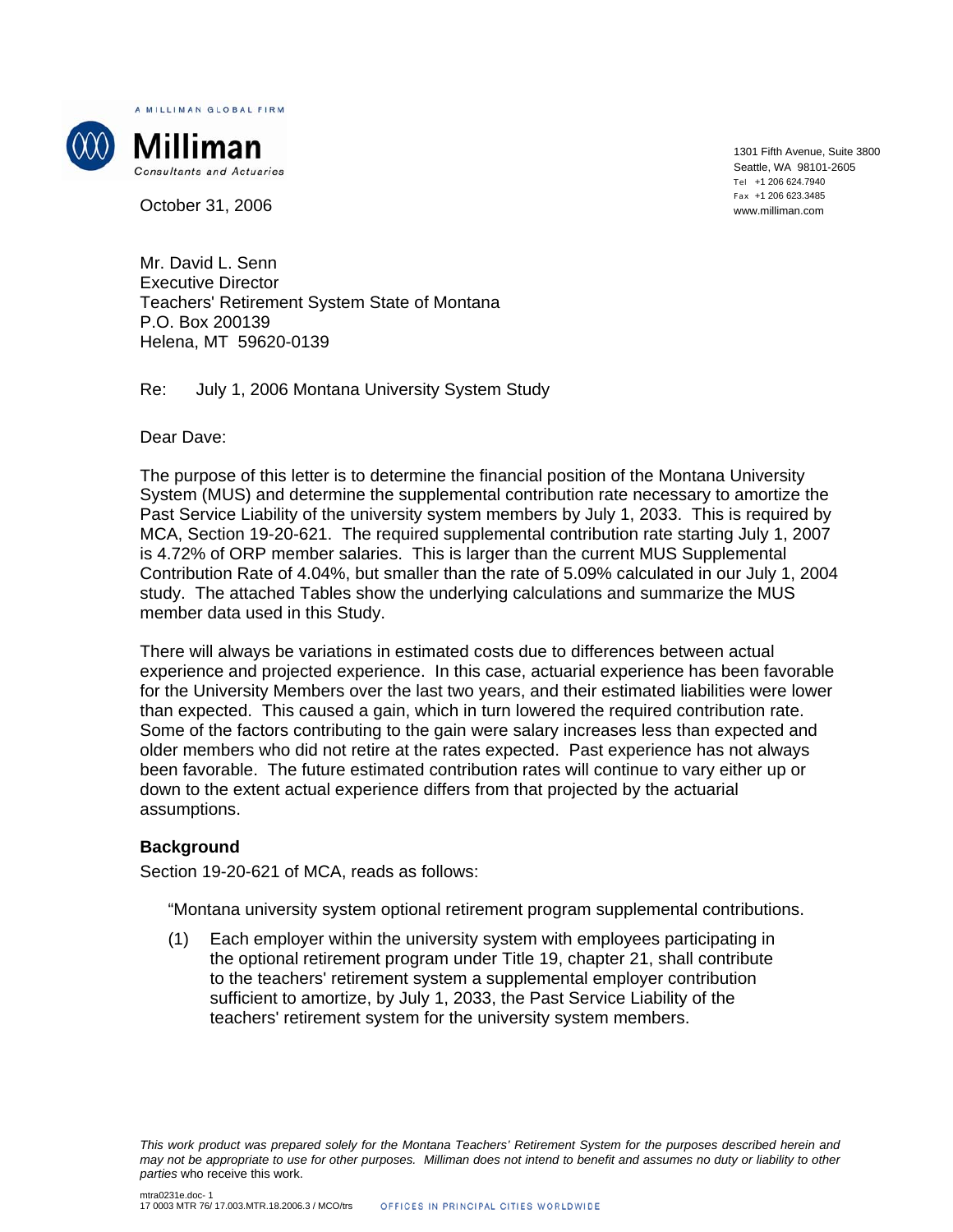

Mr. David L. Senn October 31, 2006 Page 2

- (2) The optional retirement program supplemental employer contribution as a percentage of the total compensation of all employees participating in the program must increase to:
	- (a) 2.81% beginning July 1, 1997;
	- (b) 3.12% beginning July 1, 1998;
	- (c) 3.42% beginning July 1, 1999;
	- (d) 3.73% beginning July 1, 2000; and
	- (e) 4.04% beginning July 1, 2001.
- (3) The board shall periodically review the supplemental employer contribution rate and recommend adjustments to the legislature as needed to maintain the amortization of the university system's Past Service Liability by July 1, 2033."

This legislation was the result of the creation of the Optional Retirement Program (ORP) for employees of the Montana University System (MUS), which was established January 1, 1988. Subsequent to the establishment of ORP, MUS employees could elect to join ORP or TRS. To prevent an adverse impact on TRS, a supplemental contribution rate of 4.503% of earned compensation of MUS employees who participated in ORP was contributed to TRS. Legislation in 1993 removed the MUS election and required all new MUS employees hired after July 1, 1993 to join ORP. The supplemental contribution rate has been reset twice. It was first reset to 2.503%. It was most recently reset to the schedule shown above in MCA 19-20-621, which was based on the July 1, 1996 MUS valuation.

MUS Valuations subsequently were performed as of July 1, 2000 and July 1, 2004. The 2004 valuation recommended increasing the 4.04% university supplemental contribution rate to 5.09% of pay, but no change has been made to date.

#### **Data, Methods and Assumptions**

The cost estimates in this letter are based on the assumptions, methods, plan provisions, assets and member data used in the July 1, 2006 actuarial valuation. We have not made any adjustment for actuarial gains or losses to the liabilities that may emerge after July 1, 2006.

The calculations assume the value of GABA benefits for MUS members are not financed by the supplemental contributions made as a percent of ORP member salaries but are instead financed by the TRS contribution rate.

### **Caveats and Certification**

These cost estimates are subject to the uncertainties of a regular actuarial valuation; the costs are inexact because they are based on assumptions that are themselves necessarily inexact, even though we consider them reasonable. Thus, the emerging costs may vary from those presented in this letter to the extent actual experience differs from that projected by the actuarial assumptions.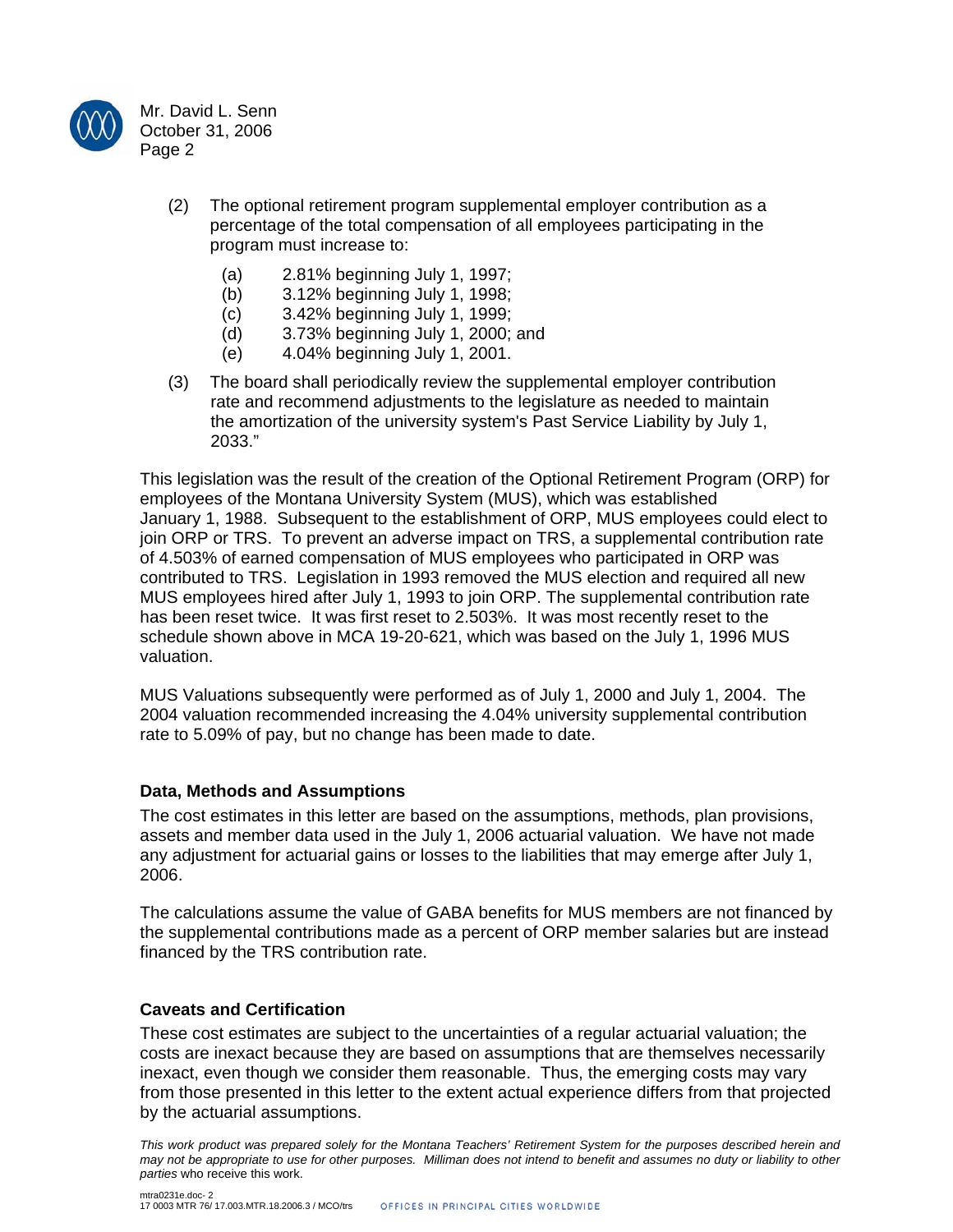

Mr. David L. Senn October 31, 2006 Page 3

This information is for the exclusive use of the Teachers' Retirement System of the State of Montana for the purposes stated herein. It is a complex technical analysis that assumes a high level of knowledge concerning the System's operations, and uses the System's data which Milliman has not audited. It is not for the use or benefit of any third party for any purpose. Any third party recipient of Milliman's work product who desires professional guidance should not rely upon Milliman's work product, but should engage qualified professionals for advice appropriate to its own specific needs. Any distribution of this report must be in its entirety, unless prior written consent from Milliman is obtained.

On the basis of the foregoing, we hereby certify that, to the best of our knowledge and belief, this report is complete and accurate and has been prepared in accordance with generally recognized and accepted actuarial principles and practices which are consistent with the principles prescribed by the Actuarial Standards Board (ASB) and the Code of Professional Conduct and Qualification Standards for Public Statements of Actuarial Opinion of the American Academy of Actuaries.

I, Mark C. Olleman, am a member of the American Academy of Actuaries and meet the Qualification Standards of the American Academy of Actuaries to render the actuarial opinion contained herein.

If you have any questions, please call.

Sincerely,

Nach COlleman

Mark C. Olleman, FSA, EA, MAAA Consulting Actuary

MCO/kjk

**Enclosure** 

cc: Ms. Karen I. Steffen (w/enclosure)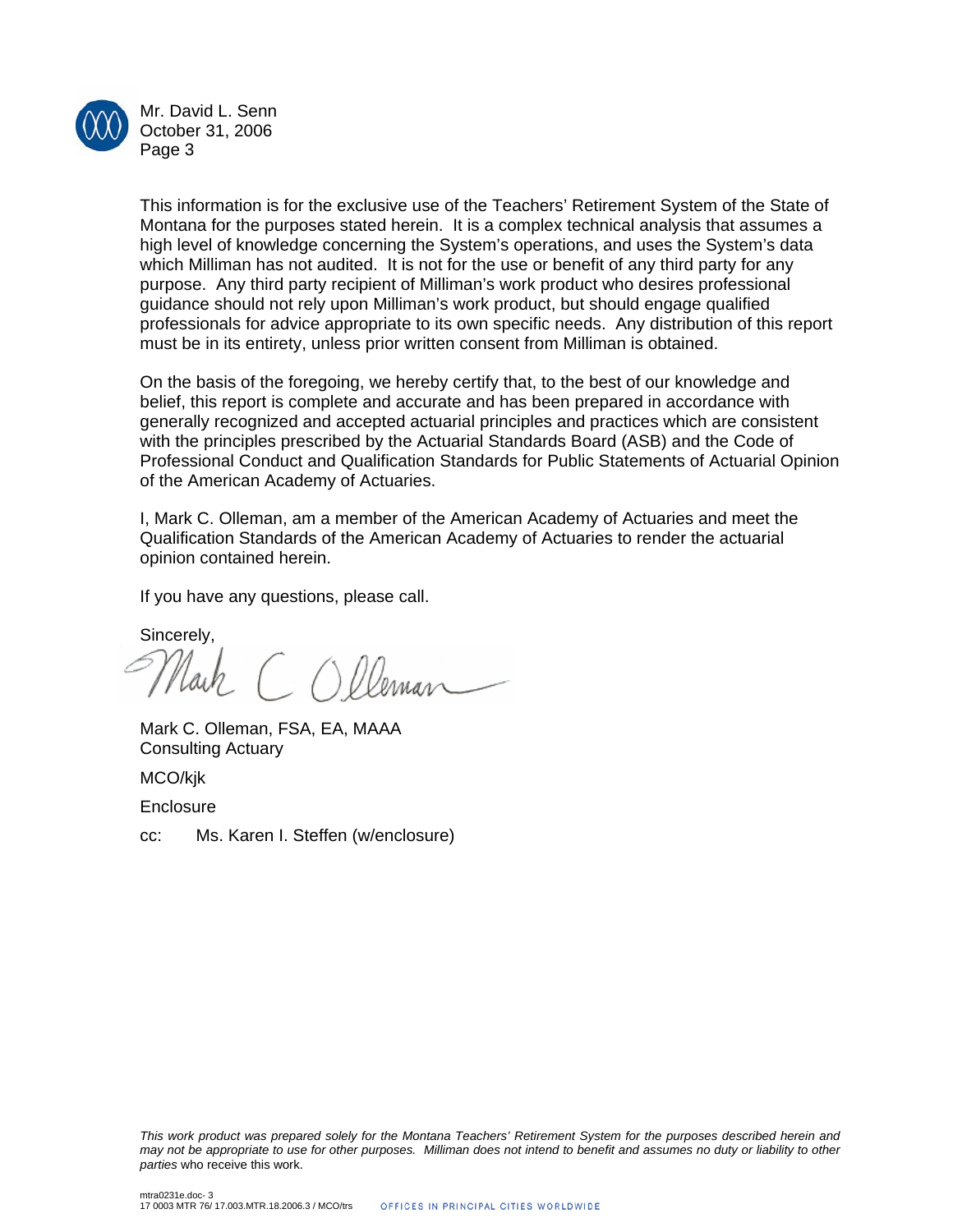# **Montana University System Participation in the Teachers' Retirement System**

#### **Table 1**

### **Estimated Supplemental Contribution Rate As a Percentage of Salary (All Dollar Amounts in Millions)**

|     |                                                                                                                                           | July 1, 2004 |         | July 1, 2006  |  |
|-----|-------------------------------------------------------------------------------------------------------------------------------------------|--------------|---------|---------------|--|
|     | A. Actuarial present value of future benefits for present<br>and former members and their survivors                                       | \$           | 454.6   | \$<br>460.3   |  |
|     | B. Actuarial present value of total future contributions<br>for present members                                                           |              | 40.1    | 33.2          |  |
| C.  | Actuarial value of assets available for benefits                                                                                          |              | 270.1   | 282.4         |  |
|     | D. Remaining Past Service Liability to be paid for<br>by a percentage of future ORP salaries (A - B - C)                                  | \$           | 144.4   | \$<br>144.7   |  |
| E., | Interest on Past Service Liability for Fiscal Year<br>ending one year after the valuation date                                            |              | 11.2    | 11.2          |  |
|     | F. Estimated supplemental payment of 4.04% towards Past<br>Service Liability for Fiscal Year ending one year after the<br>valuation date. |              | 5.1     | 6.0           |  |
|     | G. Estimated MUS Past Service Liability one year after the<br>valuation date $(D + E - F)$                                                | \$           | 150.5   | \$<br>149.9   |  |
|     | H. Present value, one year after the valuation date, of<br>future ORP salaries through June 30, 2033                                      | \$           | 2,957.5 | \$<br>3,174.6 |  |
| L.  | Supplemental contribution rate as a percentage of<br>salaries to fund all MUS Benefits (G/H)*                                             |              | 5.09%   | 4.72%**       |  |

 *\* Starting one year after the valuation date shown at the top of the column* 

 *\*\* The 4.72% contribution rate would increase to 7.47% if GABA benefits for MUS members were financed by the supplemental contributions.*